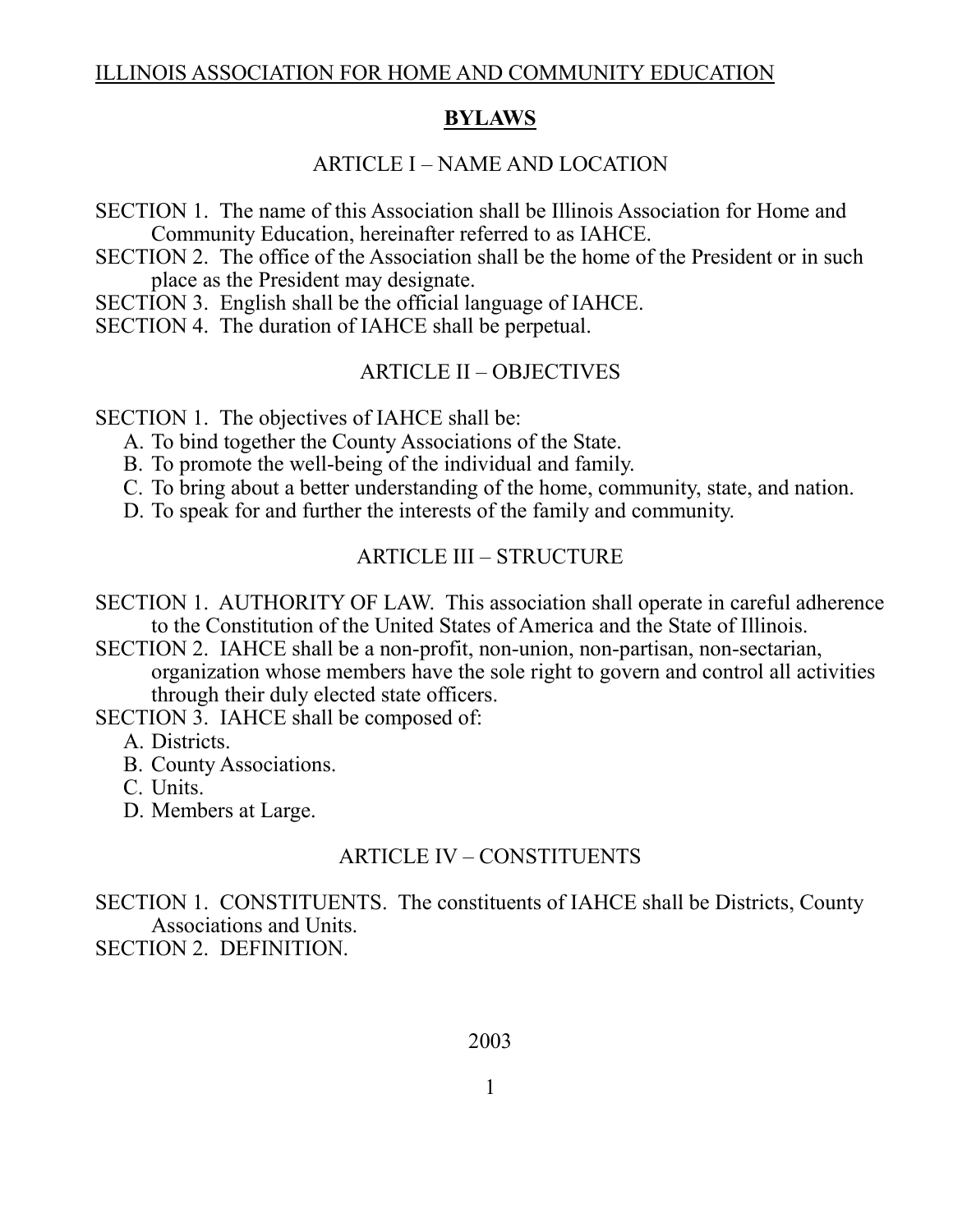- A. A District shall be composed of a determined number of County Associations within a specified area of Illinois with boundaries established by the Board of Directors.
- B. County Associations must have a minimum of 3 officers (President, Secretary and Treasurer), shall be a group of units and or Members at Large.
- C. Each County Association shall be self-supporting and shall adopt Bylaws and Standing Rules as required for its operation, which shall not conflict with IAHCE.
- D. A Unit shall be a group of members.
- E. A Member-at-Large is a county member who does not belong to a Unit but is subject to county dues.

## ARTICLE V – MEMBERSHIP

## SECTION 1. ELIGIBILITY.

- A. A person, business, county, or other association, may become a member by subscribing to the Bylaws and Standing Rules of IAHCE and by payment of current membership dues.
- B. IAHCE shall not discriminate by race, color, national origin, sex, creed, familial status, or handicap.
- SECTION 2. CLASSIFICATIONS AND QUALIFICATIONS. There shall be two classifications of membership –INDIVIDUAL and HONORARY.
	- A. An Individual Member shall be an individual who has paid IAHCE and county dues.
	- B. An Honorary Member shall be:
		- 1. Past or retiring State Presidents who shall be granted Honorary Membership with state dues waived and presented with a Certificate of Appreciation.
		- 2. By a two-thirds vote of the Board of Directors, Honorary Membership may be granted to individuals who have given outstanding service to IAHCE.

# ARTICLE VI – DUES AND FEES

SECTION 1. DUES. Annual membership dues are computed at \$5.00 per member as of December 31 as approved or changed by the adoption of a budget by the delegate body voting at the Annual or Special Meeting.

SECTION 2. RENEWAL OF MEMBERSHIP.

A. Membership shall be renewed each year by the payment of IAHCE and other applicable dues.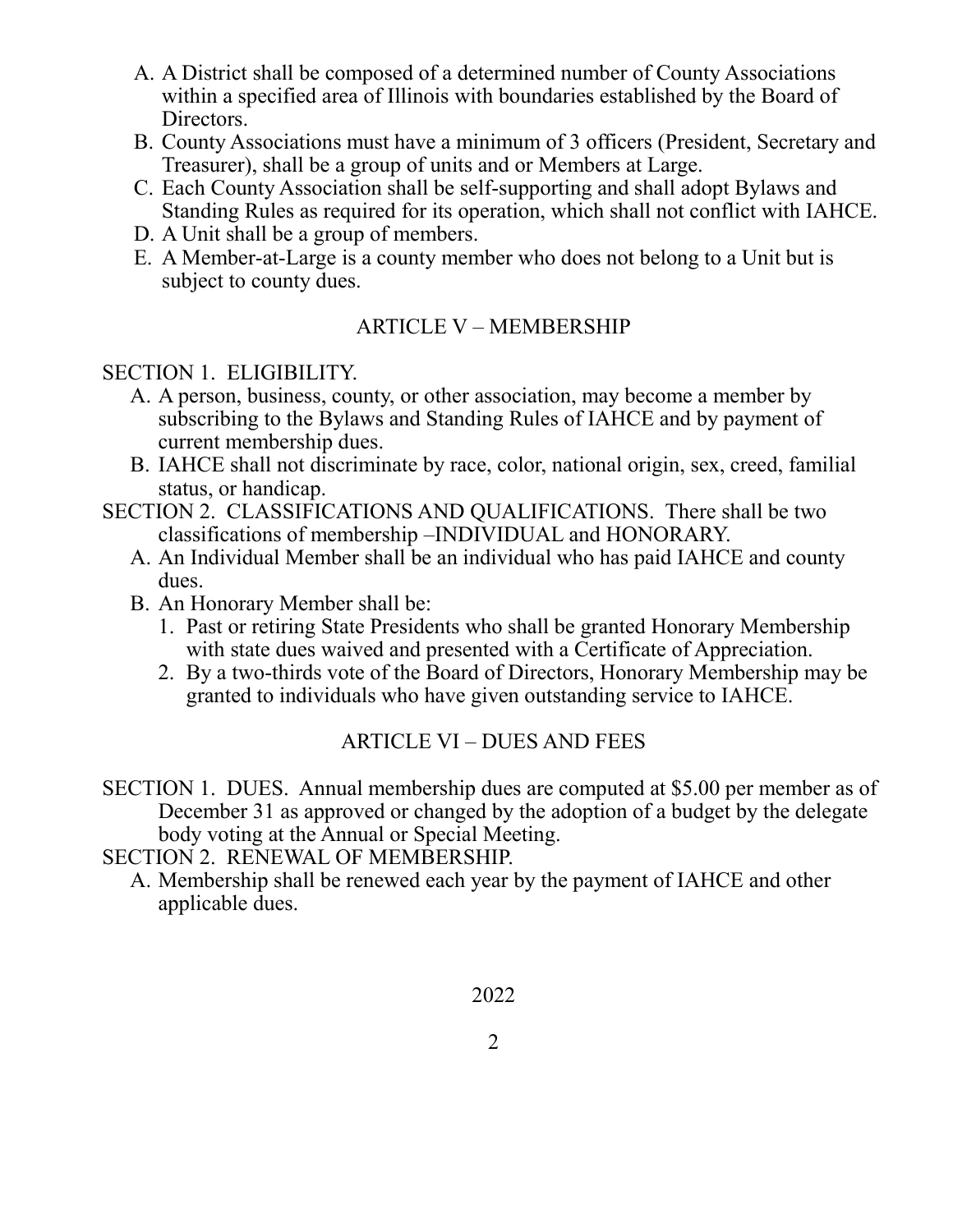- B. All County Association members in each category shall be counted in computing IAHCE dues to the Association.
- C. Dues are payable to the IAHCE Treasurer by January 5 each year beginning in 2020.
- D. A County Association whose annual dues have not been paid to the IAHCE Treasurer, postmarked no later than January 25, shall not be considered a member of IAHCE for the current fiscal year.
- E. Receipt of dues shall be acknowledged by the IAHCE Treasurer.
- SECTION 3. REINSTATEMENT. A County Association may be reinstated for the current fiscal year, with no right to vote at the Annual Meeting, by payment of delinquent dues and a reinstatement fee of \$15.00.

SECTION 4. DUES AND FEES, TRANSFERS. A member transferring from one county to another, with current dues paid, shall not be subjected to additional dues for that fiscal year and shall become a member of the county to which the individual has been transferred. Years of membership and certified volunteer hours shall carry over to the new county. Transferred member shall not be counted as new members.

# ARTICLE VII – OFFICERS

- SECTION 1. OFFICERS. The IAHCE Executive Officers shall be a President, a First Vice President, a Second Vice President, a Secretary, and a Treasurer. The District Directors and Education Directors may also be referred to as officers.
- SECTION 2. QUALIFICATIONS. A candidate shall:
- A. Be a member in good standing.
- B. Have previously served on a County Association Board of Directors.
- C. A candidate for President, First Vice President, or Second Vice President shall have served one full three year term on the IAHCE Board of Directors.
- D. A current Board member that wishes to move to another Board position must seek approval from the Executive Board before submitting an application.
- SECTION 3. NOMINATION AND ELECTION.
- A. COMPOSITION. The committee is selected by the IAHCE Board of Directors at the first meeting following the Annual Meeting and is composed of two incumbent Board of Directors members serving in the third term and three Board of Directors members serving in the second term.
- B. RESPONSIBILITIES. This committee shall:
	- 1. Select a Chairman and a Secretary at the first meeting.
	- 2. Ten months prior to the Annual Meeting request the names of eligible candidates from County Board of Directors members by supplying forms on which to list qualifications.
	- 3. Determine the prospective candidate is a member in good standing.
	- 4. Compile a list of possible candidates from replies to requests, the continuing file, and other available sources.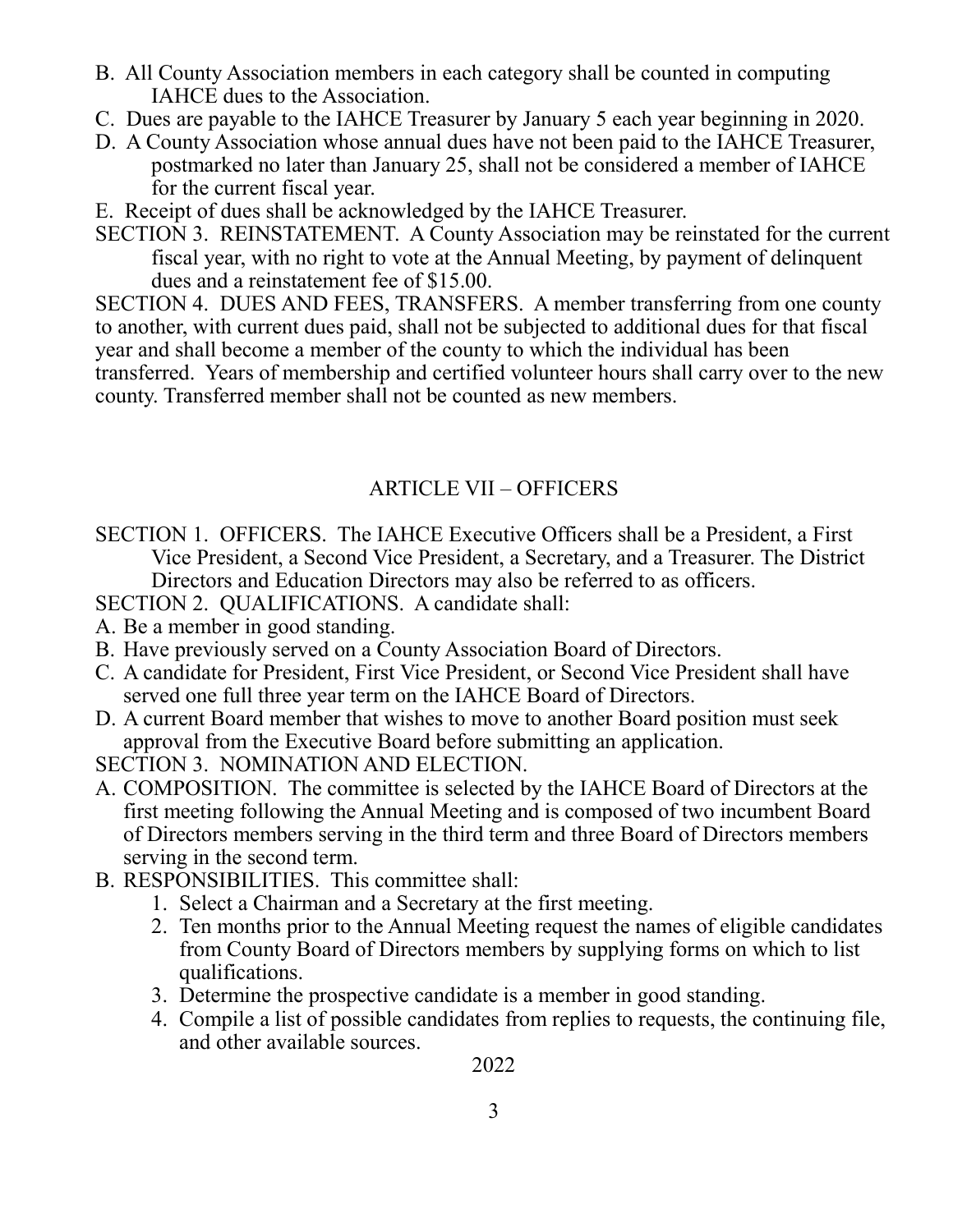- 5. Screen candidates, reviewing qualifications and biographical materials and letters of recommendations supplied by leaders of the same geographical area other than that of the predecessor.
- 6. Request permission from the candidate to place their name in nomination.
- 7. Arrange for the entire committee to interview each candidate prior to the October Board of Directors meeting, presenting an accurate picture of the responsibilities of the related position, prior to determining the candidate being qualified to be placed in nomination.
- 8. At least 60 days prior to the IAHCE Annual Meeting, send copies of credentials, qualifications, and biographical material of nominees to County Presidents, providing at least one candidate for each respective office.
- 9. Report the slate of qualified nominees at the IAHCE Annual Meeting.
- 10.Seventy-two (72) hours prior to the presentation of any floor nominees at the IAHCE Annual Meeting, receive and review credentials, qualifications, and biographical material of any candidate to determine eligibility of the nominee.

## SECTION 4. ELECTION.

- A. The Executive Committee and Education Directors shall be elected by plurality vote by delegates present and voting at the Annual Meeting.
- B. District Directors shall be elected by plurality vote by delegates present and voting at District Meetings.
- C. If there is only one candidate for each office in any officer election, the ballot may be dispensed with and the vote taken by viva voce (voice vote.)

## SECTION 5. TERM.

- A. The IAHCE Board of Directors shall be elected for a staggered three-year term. They may serve a maximum of two terms (two - three year terms), in succession, but must go off the board for a minimum of one year before returning to any board position.
- B. Any officer serving more than one-half term in an office shall be determined to have served a full term.
- C. Officers shall serve until their successors have been elected and take office.
- D. A member appointed to fill a vacancy may be a candidate for the same office without a break in service; providing, the appointee has served less than one-half term in that office.
- E. The Executive Committee shall be elected to the following chronological order every three years.
	- 1. 2015 President
	- 2. 2016 Second Vice President and Secretary
	- 3. 2017 First Vice President and Treasurer.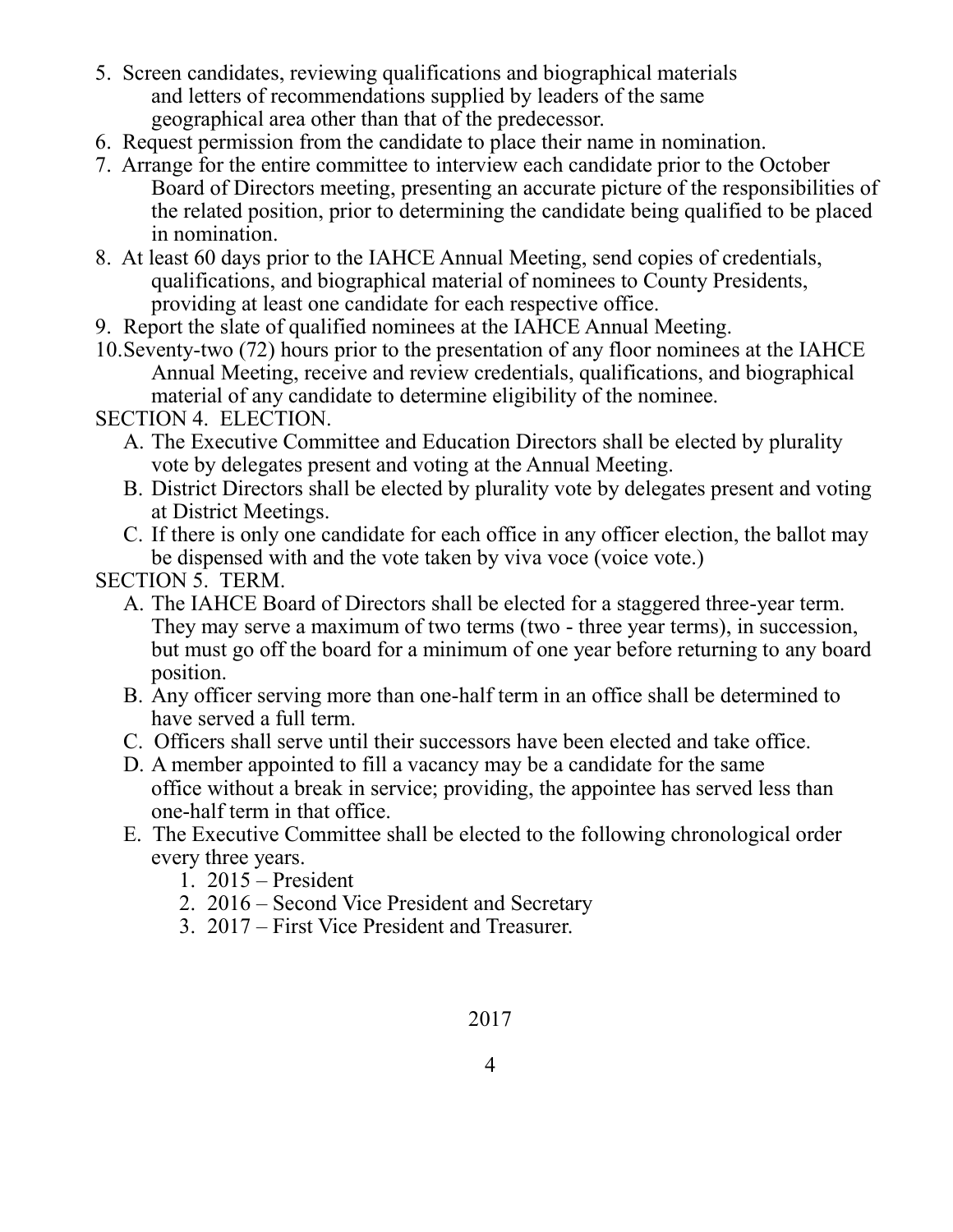- SECTION 6. RESPONSIBILITIES. Officers shall be obligated to uphold and represent the interest of IAHCE and shall perform duties prescribed for the respective office in these Bylaws and in the adopted parliamentary authority.
- SECTION 7. DUTIES.
- A. The PRESIDENT shall:
	- 1. Be chief executive officer and official spokesman for IAHCE.
	- 2. Appoint the following, subject to the approval of the Board of Directors:
		- a. A registered Parliamentarian.
		- b. The Historian.
		- c. The Archives Historian.
		- d. Members of each committee and sub-committee, unless otherwise specified in these Bylaws.
		- e. Special committees to study matters identified by the President as being of concern to IAHCE.
	- 3. Be a member ex-officio, without a vote, of all committees except the Nominating Committee.
	- 4. Keep the First Vice President fully advised on all matters concerning IAHCE.
	- 5. Sign checks in the absence of the Treasurer.
	- 6. Call meetings of the Board of Directors and/or Executive Committee whenever such meetings are necessary.
	- 7. If possible, visit individual counties to speak/teach one time during the threeyear term at IAHCE expense.
	- 8. At the Annual Meeting, present a report of Board of Directors activities of the preceding year.
	- 9. Fulfill such other duties as may be assigned by the Board of Directors.
- B. The FIRST VICE PRESIDENT shall:
	- 1. Assist the President in all ways.
	- 2. Assume the duties and powers of the presidency in the absence of the President.
	- 3. In the event of a vacancy in the office of President, succeed to the office for the unexpired term.
	- 4. Serve as chairman or member of committees as designated in these Bylaws.
	- 5. Submit the annual educational programs to the Board of Directors for approval and organize them for distribution at District Meetings.
	- 6. Upon request, visit counties in the interest of educational programming, at Association expense, upon prior approval of the President.
	- 7. Perform such other duties as may be assigned by the Board of Directors.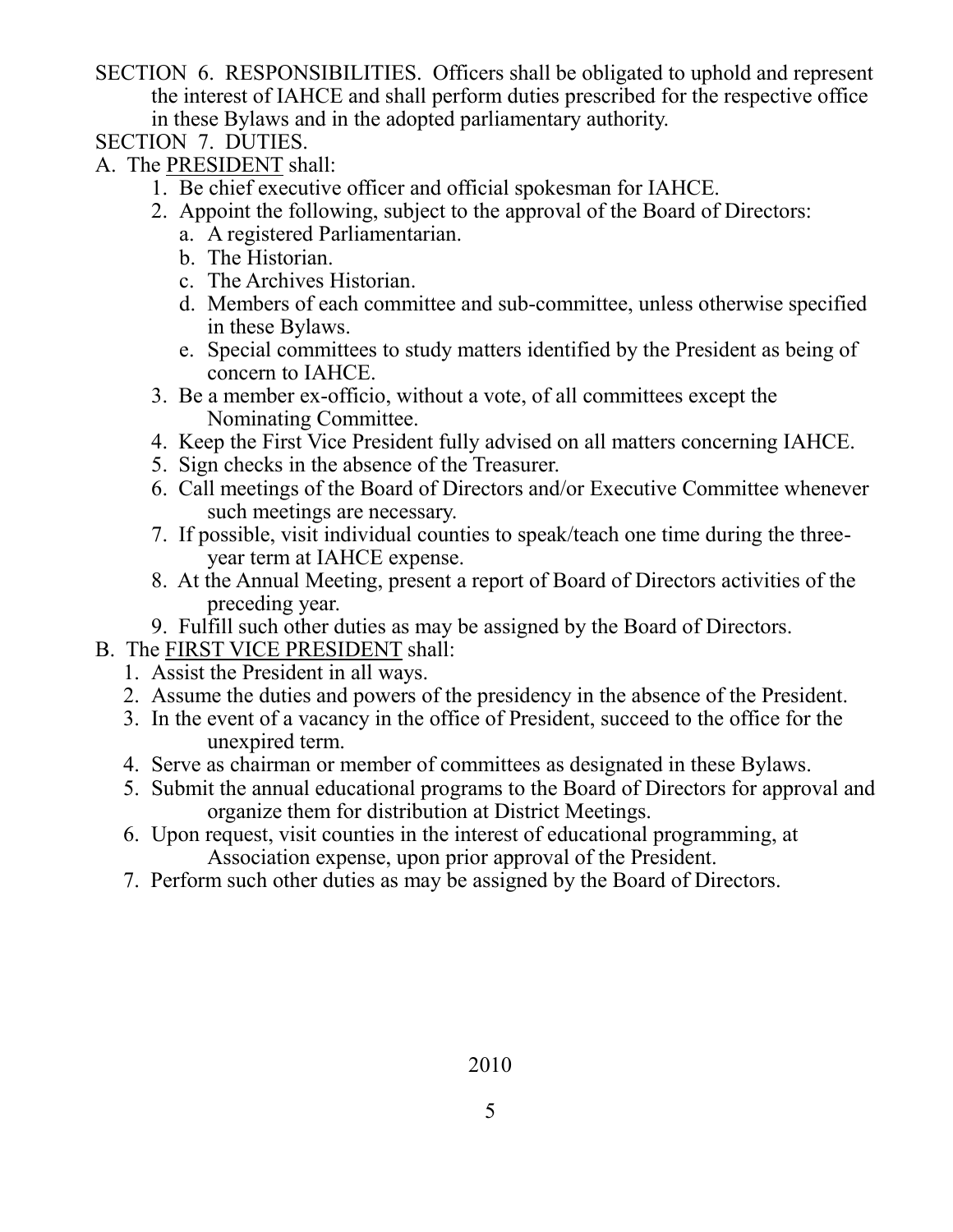- C. The SECOND VICE PRESIDENT shall:
	- 1. Assist the President and First Vice President in all ways.
	- 2. Assume the duties and powers of the presidency in the absence of the President and the First Vice President.
	- 3. Serve as chairman or member of committees as designated in these Bylaws or as directed by the Board of Directors.
	- 4. Compile state membership reports as requested by the Board of Directors.
	- 5. Upon request, visit counties in the interest of membership, at Association expense, upon prior approval of the President.
- 6. Perform such other duties as may be assigned by the Board of Directors.
- D. The SECRETARY shall:
	- 1. Be responsible for the minutes of all Board of Directors, Executive Committee, and all other meetings of IAHCE as requested by the Board of Directors.
	- 2. Within four weeks, submit copies of the respective meeting to each member of the Board of Directors and to such other persons as may be directed by the President or Board of Directors.
	- 3. Send notices of meetings as requested by the President.
	- 4. Serve as custodian and distributor of non-saleable supplies.
	- 5. Secure housing for IAHCE Board of Directors meetings and assign accommodations on a rotating room basis.
	- 6. Preserve in a permanent file all records of value.
	- 7. Conduct the general correspondence of IAHCE in accordance with the direction of the President or Board of Directors.
	- 8. Perform such other duties as may be assigned by the Board of Directors.
- E. The TREASURER shall:
	- 1. Be responsible for all funds of IAHCE and for the records of its financial affairs.
	- 2. Have custody of all IAHCE funds, making disbursements promptly as authorized by the Board of Directors, the checks to be signed by the Treasurer.
	- 3. Prepare a written financial report as the Board of Directors shall request.
	- 4. Serve as chairman or member of committees as specified in these Bylaws or as designated by the Board of Directors.
	- 5. Prepare an annual written report for the fiscal year to be distributed as requested by the Board of Directors prior to any Annual or Special Meeting.
	- 6. Submit the proposed budget for the next fiscal year to each County Association 60 days prior to any Annual or Special Meeting.
	- 7. Receive signed expense reports from the President and issue payment as requested.
	- 8. Two signatures are required, preferably the President and Treasurer, for expenses exceeding \$300.00.
	- 9. Perform such other duties as may be assigned by the Board of Directors.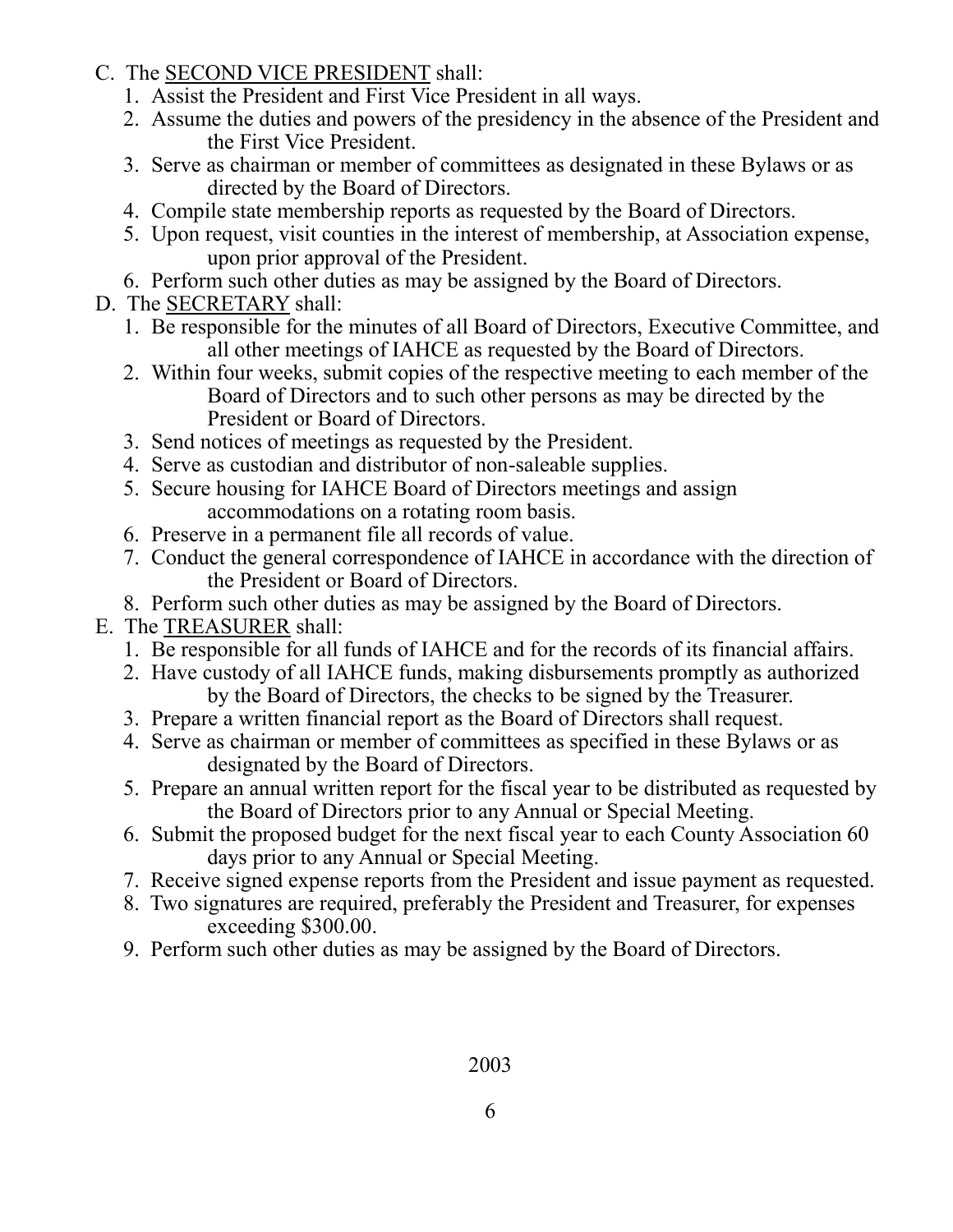- F. The DISTRICT DIRECTORS shall:
	- 1. In the second year of their term, appoint the District Nominating Committee according to the guidelines in the *Membership Handbook*. This committee, consisting of three or more members, each representing a different county, will be confirmed at the District Meeting.
	- 2. District Directors are elected:
		- a. Within the district in which their membership is regularly maintained.
		- b. District Directors are elected in accordance with Article VII, Section 4,
		- c. of these Bylaws.
		- d. According to the following chronological order:
			- 1. District 1 and 4.
			- 2. District 2 and 3.
			- 3. District 5.

In three year increments beginning in 2021.

- d. The results of the election shall be reported to the IAHCE President.
- 3. Conduct the election.
- 4. Prepare reports as requested by the IAHCE Board of Directors or the President.
- 5. Make arrangements for District Meetings as directed by the IAHCE Board of Directors.
- 6. When requested, make one visit per fiscal year to each county in the respective District, at IAHCE expense, to assist with county membership programs and the IAHCE objectives. Additional visits may be authorized at IAHCE expense by the President.
- 7. Perform such other duties as may be assigned by the Board of Directors.
- G. The EDUCATION DIRECTORS shall:
	- 1. Be designated by the IAHCE Board of Directors; the number and title of Education Directors may vary to respond to IAHCE Program needs.
	- 2. Make plans to incorporate IAHCE programs into County Associations.
	- 3. Prepare District Workshops for County Association members as requested by the IAHCE Board of Directors.
	- 4. Prepare reports when requested by the President or IAHCE Board of Directors.
	- 5. Submit an annual report to the IAHCE membership.
	- 6. Perform such other duties as may be assigned by the Board of Directors.
- SECTION 8. BOND. The office of Treasurer and/or, in an emergency, the offices of President, District Directors, and Education Directors shall be bonded in an amount to be determined by the IAHCE Board of Directors, the premium to be paid from Association funds.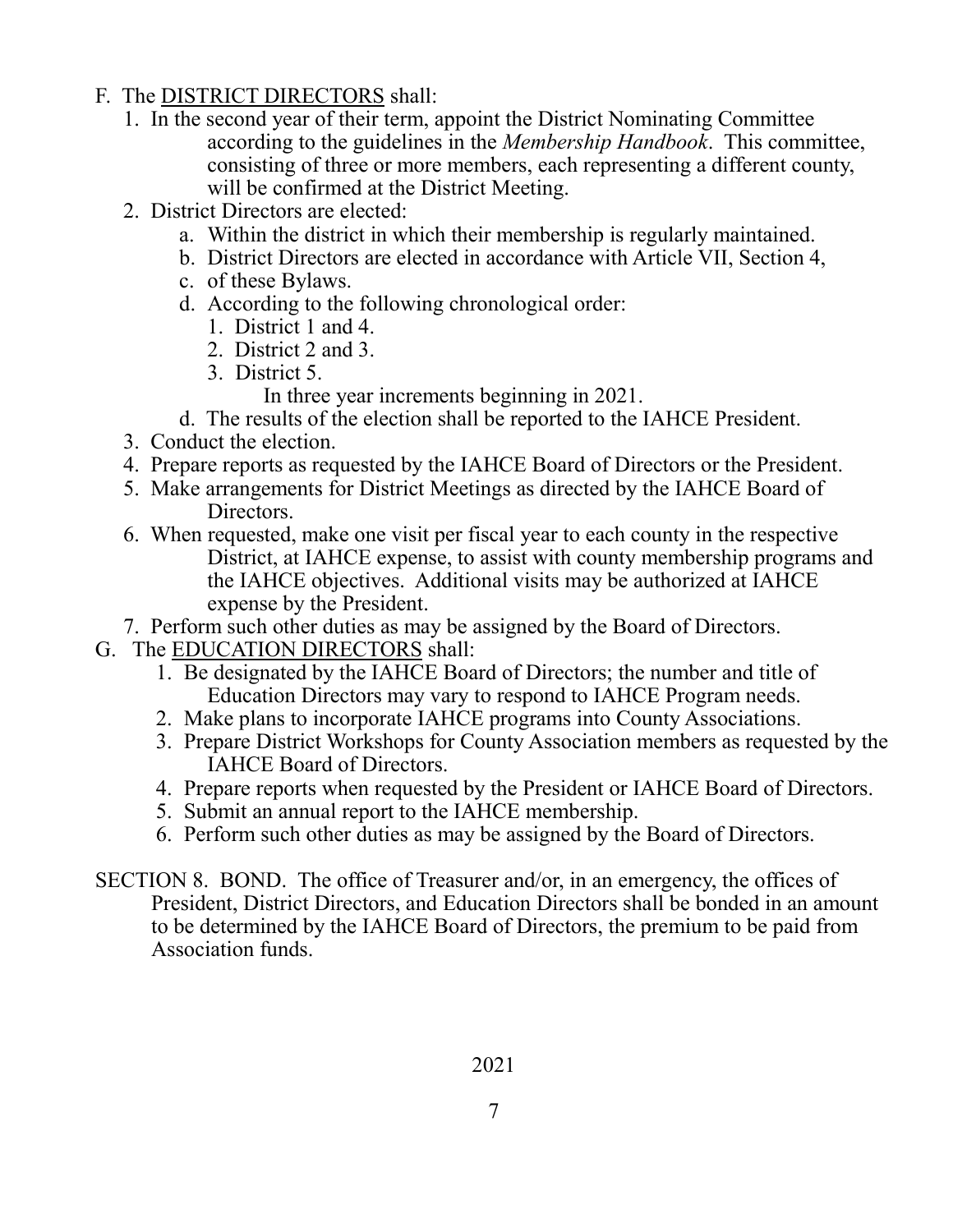SECTION 9. VACANCIES. In the event of a vacancy in the office of

A. President – The First Vice President shall succeed to the office.

B. First Vice President, Second Vice President, Secretary, Treasurer, District Director, and/or Education Director – The Board of Directors shall, within 60 days, appoint a qualified member of IAHCE to fill the unexpired term of the respective office.

SECTION 10. ARTICLE VII – OFFICERS, RECORDS. All records pertaining to any office are property of IAHCE. Each officer, with the exception of the President, Secretary and Treasurer, shall, transfer the files and records of that office at the conclusion of the Annual Conference. The President, Secretary and Treasurer shall have 45 days for such transfer. The Treasurer shall, by February 5,deliver the books and records of the office to the auditors. All offices shall return their Leadership Manual and Guidebook to the Secretary at the conclusion of the Annual Conference. Any officer, except the President and Treasurer, vacating office at any time, except at the regular expiration of the term shall transfer the records and Board materials of the office to the Secretary within 30 days. Should the Treasurer vacate that office before the expiration of the term, the individual shall, within two weeks transfer the records of that office to the President.

Should the President vacate that office before the expiration of the term, the individual shall, within two weeks, transfer all financial records to the Treasurer and all other records to the First Vice President.

# ARTICLE VIII – BOARD OF DIRECTORS

- SECTION 1. COMPOSITION. The IAHCE Executive Officers, District Directors and Education Directors shall constitute the Board of Directors. The Board of Directors may transact business in person, by mail, e-mail, facsimile machine, telephone, or conference call.
- SECTION 2. DUTIES. The Board of Directors shall:
	- A. Be the governing body on all matters between Annual or Special Meetings, other than amending the Bylaws.
	- B. When deemed necessary for the welfare of the Association, approve expenses and/or trips by any officer, committee member, or parliamentarian.
	- C. Compile or authorize policies to be adopted or revised and inserted in the *Association Guidebook* that are necessary for the efficient operation of IAHCE.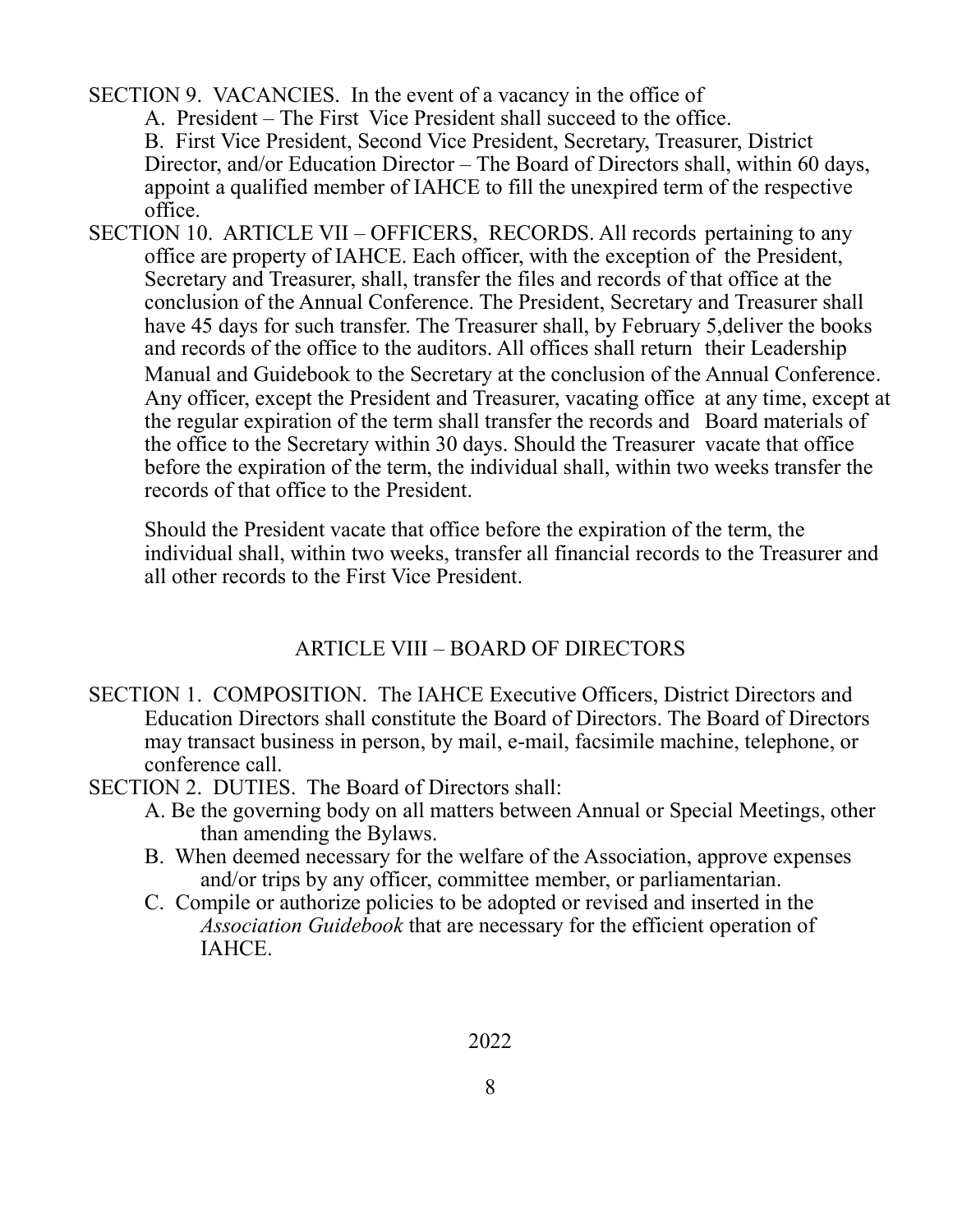- SECTION 3. MEETINGS. The Board of Directors shall meet at least three times each year, the date and site to be selected by the President, subject to the approval of the Board of Directors.
- SECTION 4. INVESTMENT OF FUNDS. Funds of IAHCE shall be invested as authorized by the Board of Directors.
- SECTION 5. VACANCIES. Any member of the Board of Directors who is not performing the responsibilities of the respective office, shall meet with the Executive Committee in an effort to resolve the problem. Board of Directors members absent for three consecutive meetings may be asked to resign. By a three-fourths vote of it membership, the Board of Directors may remove any officer, committee chairman, or member for misconduct or neglect of duty. The Board of Directors shall request the resignation of such member from the respective office or committee. If such resignation is not received within two weeks after such resignation has been requested, the Board of Directors is empowered to and shall thereupon declare such position vacant and the vacancy shall be filled in accordance with the provisions of Article VII, Section 9, of these Bylaws.

SECTION 6. QUORUM. A majority of the Board of Directors shall constitute a quorum for any meeting.

### ARTICLE IX – EXECUTIVE COMMITTEE

- SECTION 1. COMPOSITION. The President, First Vice President, Second Vice President, Secretary, and Treasurer shall constitute the Executive Committee. The Executive Committee may transact business in person, by telephone, mail, e-mail, facsimile machine, or conference call.
- SECTION 2. DUTIES. The Executive Committee shall conduct necessary business of the Association between its meetings and report back to the Board of Directors.
- SECTION 3. MEETINGS The Executive Committee shall meet at least three times each year, the date and site to be determined by the President, subject to the approval of the Executive Committee.
- SECTION 4. QUORUM. A majority of the Executive Committee shall constitute a quorum for any meeting.

## ARTICLE X – COMMITTEES

- SECTION 1. STANDING COMMITTEES. Standing committees of IAHCE shall be Budget and Finance, Bylaws and Standing Rules, Education, International Project Fund, Membership, Nominating, and Scholarship.
- SECTION 2. COMPOSITION. The term and composition of committees shall be as stipulated in these Bylaws or as determined by the Board of Directors.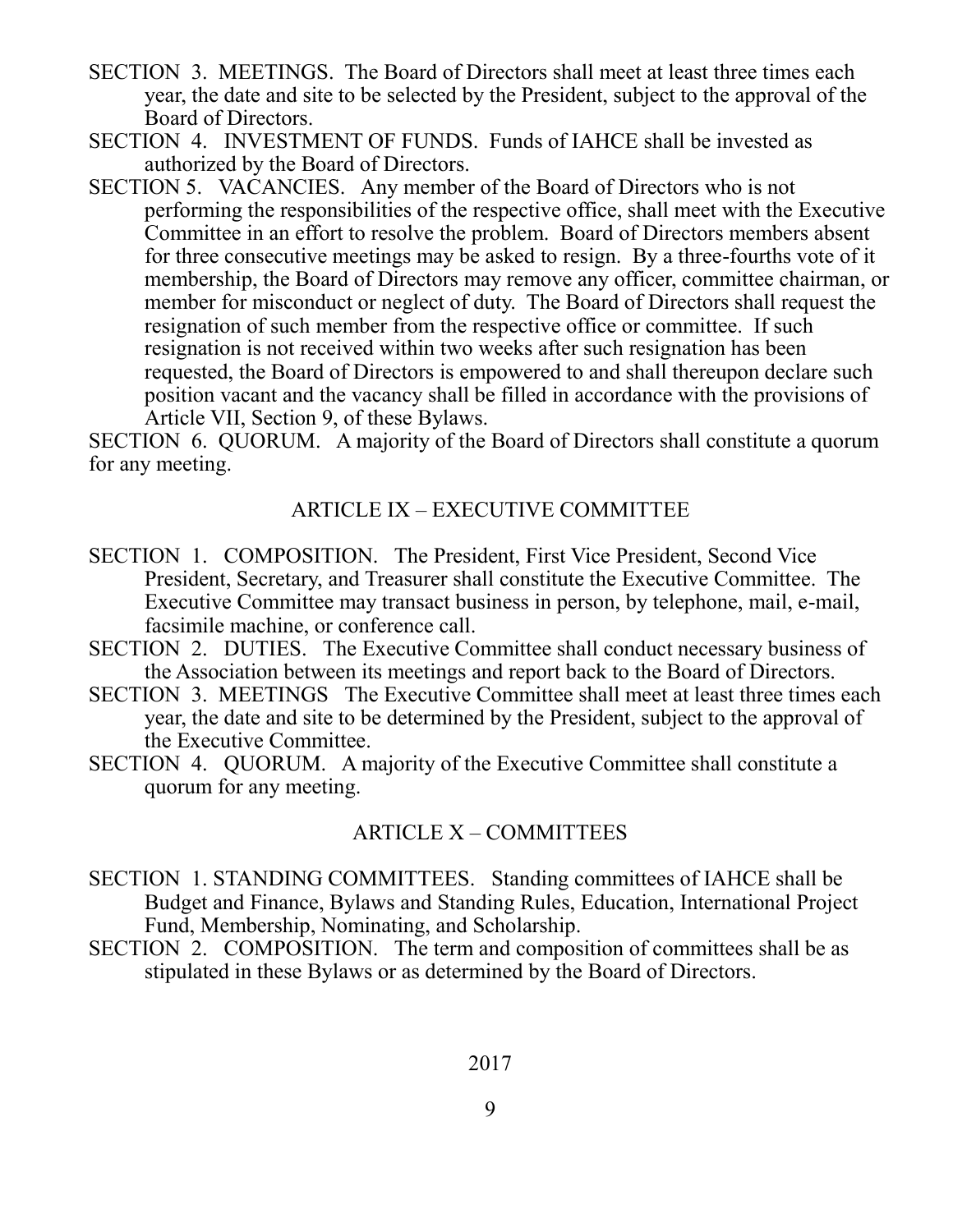- A. Ex-officio members:
	- 1. The chairman of each committee shall be an ex-officio member, without a vote, of all sub-committees within the respective committee.
- SECTION 3. RESPONSIBILITIES. Standing Committees shall:
	- A. Develop a plan of work and procedures and submit them to the Board of Directors for approval prior to action.
	- B. Review *Association Handbooks* procedures and policies following those guidelines for operation and submit suggested changes and revisions to the Board of Directors for review and consideration.
	- C. Within 30 days after the conclusion of their appointments, transfer files and records to their successors or as directed by the Board of Directors.
- SECTION 4. COMMITTEES.
	- A. The BUDGET AND FINANCE COMMITTEE:
		- 1. COMPOSITION. The Treasurer serves as chairman, the First Vice President, Second Vice President, one District Director, and one Education Director serve as members.
		- 2. DUTIES. The committee shall:
			- a. Review assets, anticipated expenses, and the budget.
			- b. Prepare a budget to be presented to the IAHCE Board of Directors and delegates at the Annual Meeting.
			- c. Assume other duties as assigned by the Board of Directors.
	- B. The BYLAWS AND STANDING RULES COMMITTEE:
		- 1. COMPOSITION. The committee consists of three or more Board of Directors members.
		- 2. DUTIES.
			- a. Shall notify County Associations of the October 1 deadline for submitting amendments to the IAHCE Bylaws and Standing Rules to each member of the committee and the Parliamentarian.
			- b. May propose amendments and resolutions.
			- c. Shall edit and/or correlate all proposed amendments to the Bylaws and Standing Rules of this Association, together with the committee's recommendations and reasons, to the Board of Directors, County Associations, and the Parliamentarian 60 days prior to the Annual Meeting.
			- d. Shall review County Association Bylaws and Standing Rules as requested.
			- e. Shall be responsible for presentation of IAHCE Bylaws amendments and/or revisions to the delegates for action at the Annual Meeting.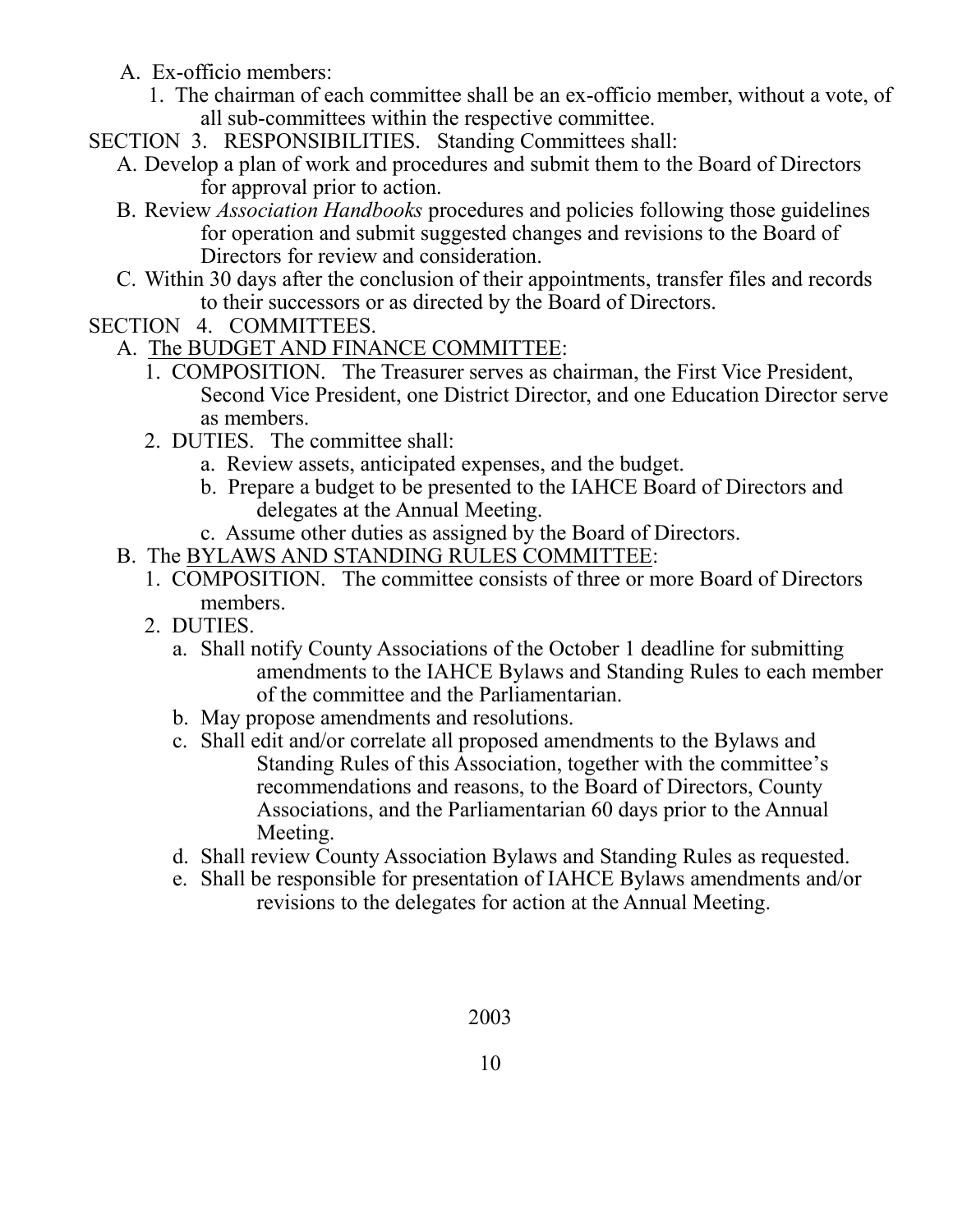- f. Shall be responsible for presentation of Standing Rules for amendment, revision, or ratification to the delegates at the Annual Meeting.
- g. Shall be responsible for distribution of approved amendments and/or revisions to the IAHCE Bylaws and Standing Rules to the Board of Directors, County Associations, and the Parliamentarian.
- h. Shall maintain and keep up to date the *Association Guidebook* by reviewing written recommendations for procedural changes presented by the Board of Directors and/or committee members and formulate these recommendations for presentation to the Board of Directors for consideration.
- C. The EDUCATION COMMITTEE:
	- 1. COMPOSITION. The First Vice President serves as chairman and the Education Directors are members.
	- 2. DUTIES. Each Education Director shall:
		- a. Assume responsibility for a year for a designated program area approved by the Board of Directors. The areas may be changed from year to year to fit changing needs and conditions.
		- b. Outline materials suitable for adoption in county programs, either as lessons or special activities.
		- c. Represent the Association in activities which promote the objectives of the Association and within the limits of budget allotment.
		- d. Cooperate with the Membership Committee in planning District Meetings.
		- e. Supply annually to County Association presidents a current list of Extension generated educational programs for use in planning county programs.
- D. The INTERNATIONAL PROJECT FUND COMMITTEE:
	- 1. COMPOSITION. The International Education Director serves as chairman and four Board of Directors members appointed, preferably for two-year staggered terms, and the Treasurer shall be an ex-officio member, without a vote.
	- 2. DUTIES. This committee shall with approval of the IAHCE Board of Directors:
		- a. Administer the use of 25% of Friendship Projects Fund money collected in Illinois for use in promoting international understanding for County Association members and/or international special projects.
		- b. Once every three years, as funding is available, provide monetary contributions for other Illinois non-profit organizations which further the interests of the family and community.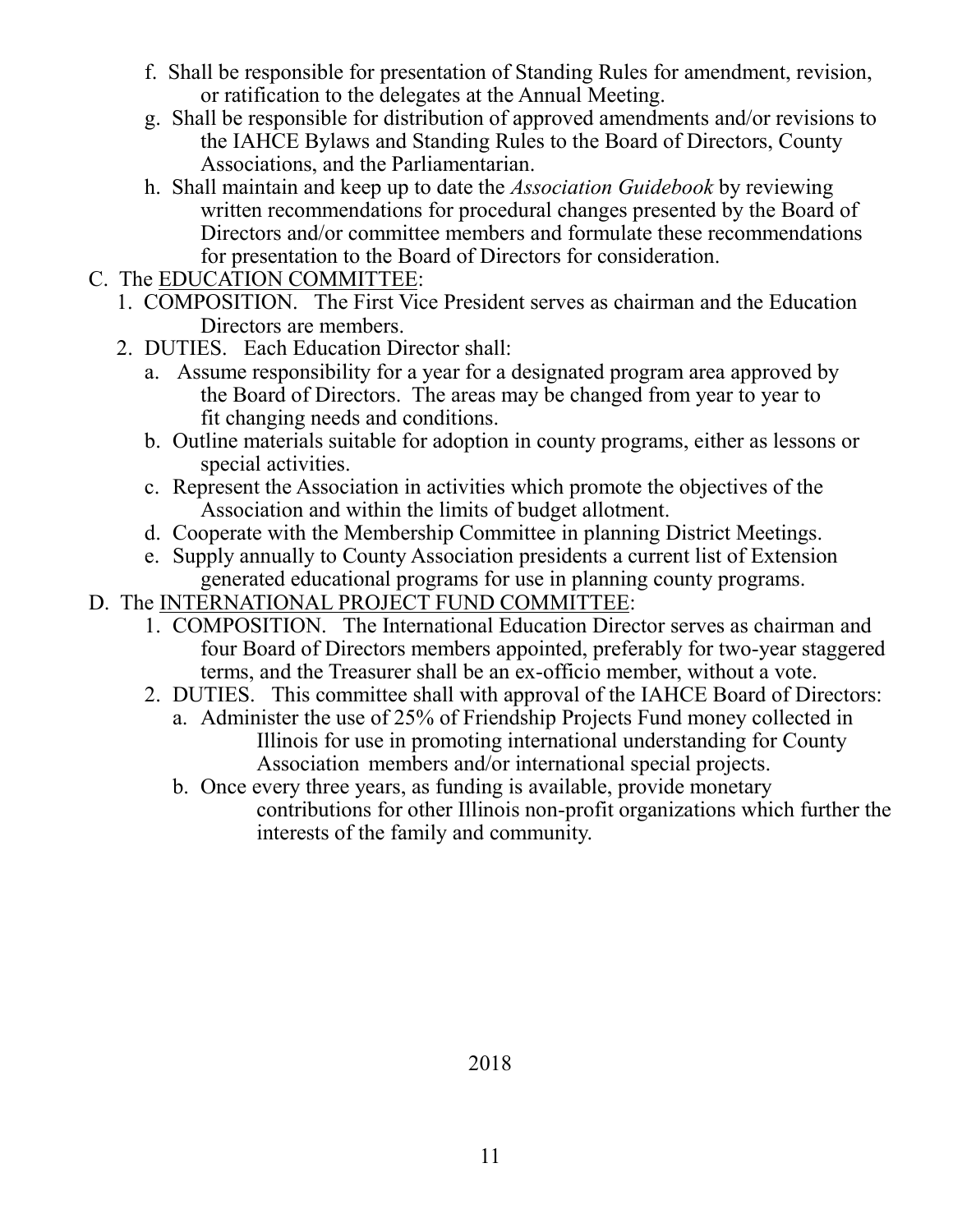- c. Forward a minimum of 50% of monies collected for Friendship Projects to ACWW.
- d. In the years we are not participating in the International Exchange Program the administration of up to 25% of the Friendship Projects Fund will be forwarded on to the ACWW general projects fund.
- e. Assume other duties as outlined in IAHCE approved guidelines.
- E. The MEMBERSHIP COMMITTEE:
	- 1. COMPOSITION. The Second Vice President is chairman and District Directors are members as liaison between the Board of Directors and committee.
	- 2. DUTIES. The committee shall:
		- a. Promote the membership objectives adopted by IAHCE.
		- b. Cooperate with the Education Directors in planning IAHCE District Meetings.
		- c. Collect *Affirmative Action* reports from the counties for filing.
		- d. Perform such other duties as may be assigned by the Board of Directors.
- F. The NOMINATING COMMITTEE shall approve and release the names and qualifications of the candidates eligible for IAHCE office in accordance with Article VII of these Bylaws.
- G. The SCHOLARSHIP COMMITTEE:
	- 1. COMPOSITION. Four Board of Directors members serve two-year staggered terms so that two members are selected each year.
	- 2. DUTIES. This committee:
		- a. Shall review scholarship guidelines annually.
		- b. May choose up to ten (10) qualified recipients annually for \$500.00 each, providing funds are available.
		- c. Shall direct the Treasurer to make payments to individual recipients at designated times.

## ARTICLE XI – MEETINGS

## SECTION 1. ANNUAL OR SPECIAL MEETINGS.

- A. SCHEDULING.
	- 1. The IAHCE shall hold an Annual Meeting each year, preferably between March 1 and April 15, the date and site to be selected by the Board of Directors.
	- 2. If an Annual Meeting cannot be held at the time and place chosen, the Board of Directors shall, within 60 days of notification, designate the time and place it shall be held and notify the County Associations of the decision.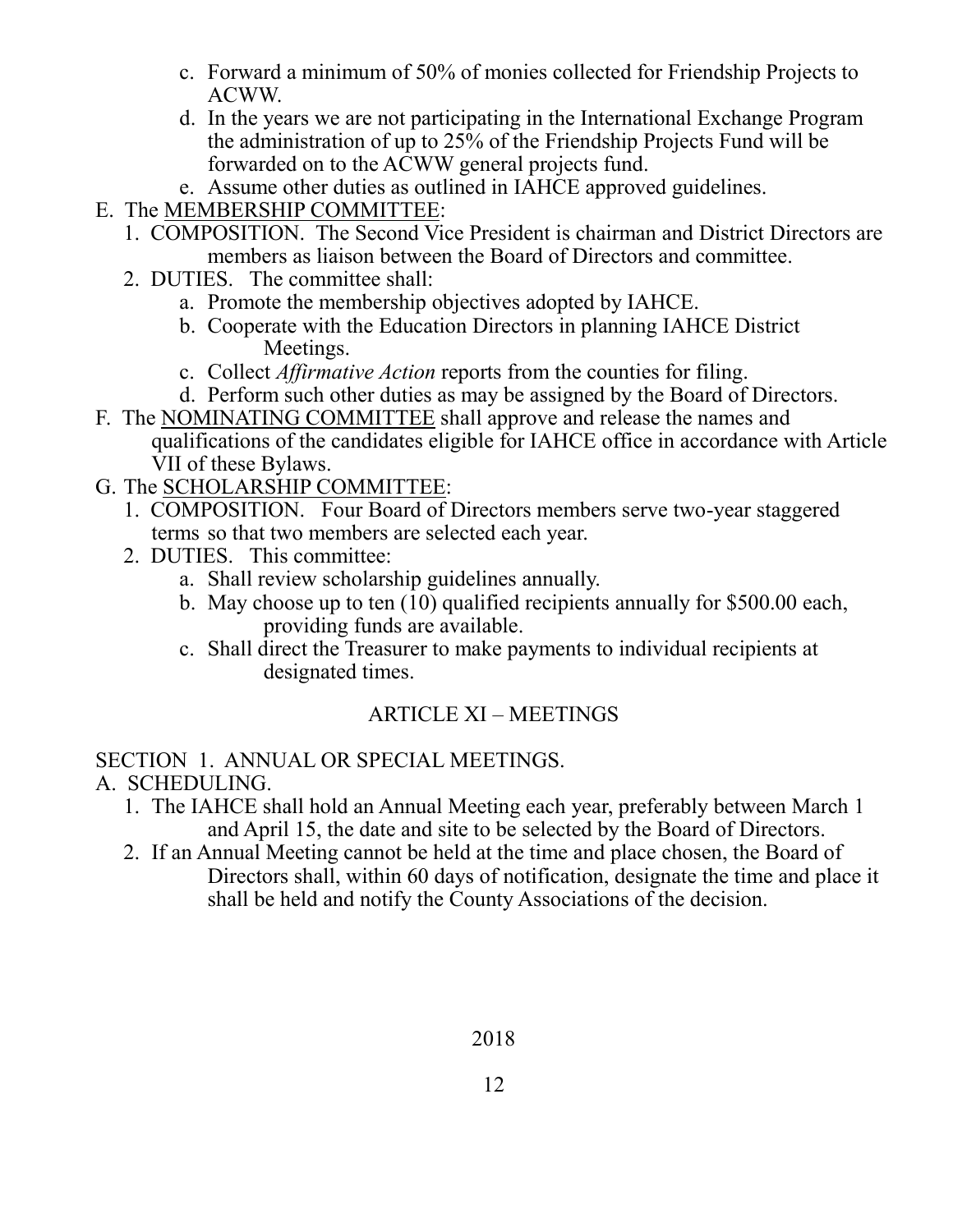- 3. In the event of an emergency, when the holding of the Annual Meeting is made impractical, then all powers, functions, and duties of the Annual Meeting are hereby vested in the County Associations and shall be performed and decided by mail in such manner as the Board of Directors may prescribe.
- 4. Special Meetings may be called by the Board of Directors or by one-third of the County Associations, whenever deemed necessary to the welfare of IAHCE, provided notice specifying the principal business of the meeting is given at least 60 days prior to the meeting.
- 5. An amended budget and/or dues may be presented to the voting delegates for consideration at a Special Meeting.
- B. NOTIFICATION. The Board of Directors shall be responsible for notifying all County Associations concerning the time and place of each Annual Meeting at least 60 days prior to the meeting.
- C. REPRESENTATION.
	- 1. Each County Association shall be allowed a minimum of two voting delegates.
	- 2. A county Association shall be allowed one additional delegate for each additional 200 members after the first 200.
	- 3. One of the delegates shall be the county president or the president's alternate.
	- 4. Other delegates and their alternates shall be appointed by the county president or selected by the County Association prior to the IAHCE Annual Meeting.
	- 5. A registration fee shall be paid by anyone attending any part of all sessions of the Annual Meeting and may be waived for the IAHCE Board of Directors members, speakers, and the Parliamentarian.
	- 6. IAHCE Board of Directors members shall not be appointed county delegates.
	- 7. Only county delegates vote on officer elections.
	- 8. The Board of Directors may vote on all matters other than election of officers.
	- 9. No member may vote in more than one capacity and there shall be no proxy voting.
- D. BUSINESS.
	- 1. Any committee chairman or representative who is required to make an official report at the Annual or Special Meeting, shall be a member of the meeting for the purpose of reporting and moving adoption of the report but shall not have voting privileges, unless a delegate.
	- 2. The Executive Committee, District Directors, and Education Directors shall be installed at the Annual Conference Meeting and shall assume their official duties at the close of the Annual Conference.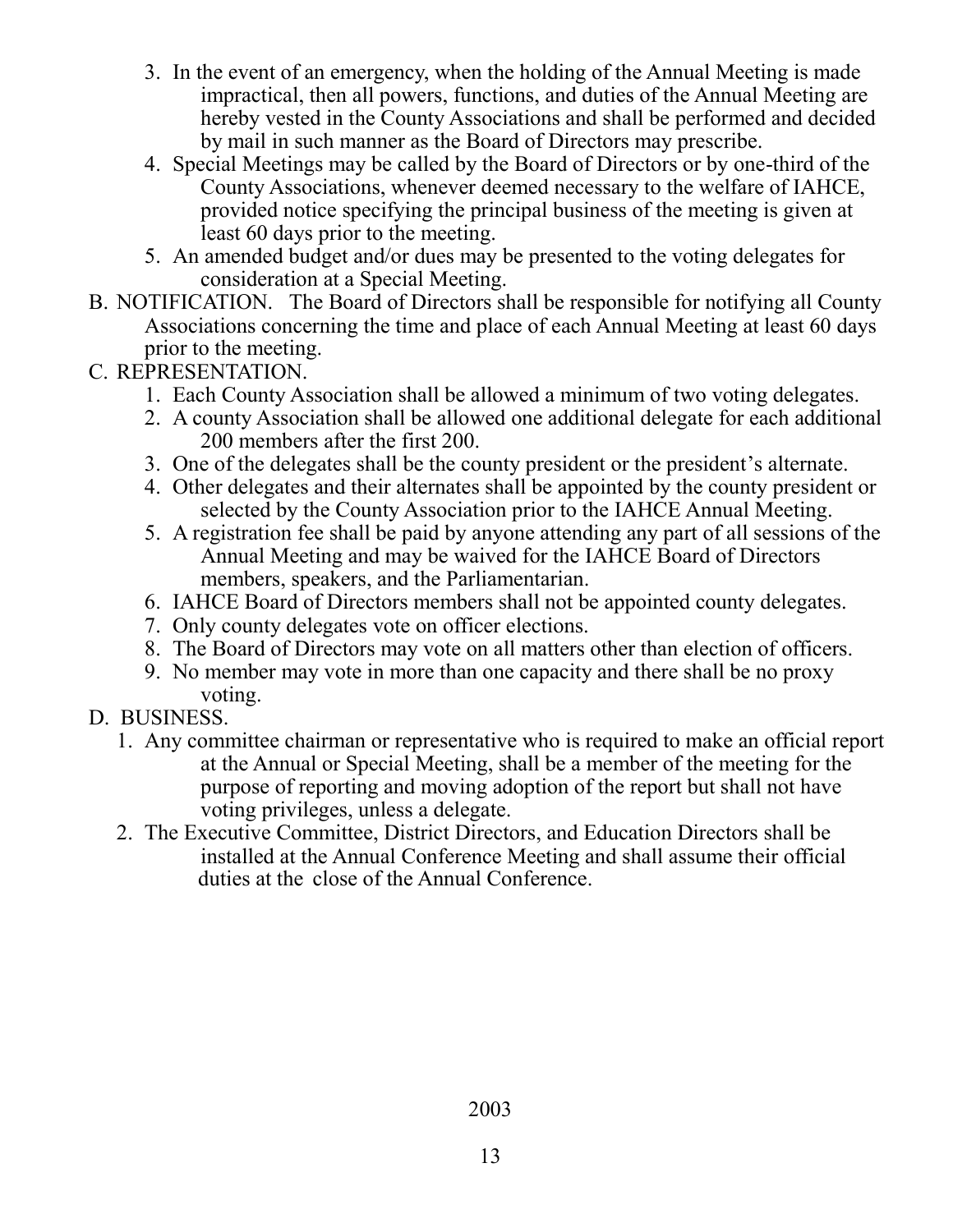F. FINANCES. The IAHCE Treasurer shall have the right to deposit to the IAHCE treasury any excess in receipts and IAHCE shall have the responsibility to meet any deficit of the Annual Meeting and IAHCE District or Special Meetings.

### ARTICLE XII – REVENUE

No income, contribution, or other revenue shall inure to the benefit of any individual member.

## ARTICLE XIII – FISCAL YEAR

The fiscal year of IAHCE shall be January 1 through December 31 of each year.

## ARTICLE XIV – AUDIT

SECTION 1. The Board of Directors shall arrange for an annual and/or special audit of the financial records of IAHCE by a qualified accountant.

SECTION 2. All audit reports shall be submitted to the IAHCE Board of Directors and delegates at the Annual and/or Special Meeting for consideration and approval.

## ARTICLE XV – NAME AND MARKS

The name and service marks of IAHCE may be used by any member, state, district, or county, only in accordance with regulations issued from time to time by the Board of Directors. Use of the name and service marks of IAHCE by non-members or non-member organizations, other than in news reporting or commentary, is permitted only with prior approval of the Board of Directors.

#### ARTICLE XVI – ENDORSEMENT AND SPONSORSHIP

No member, state, district, or county, and no non-member organization shall be permitted to use the name or service marks of IAHCE in a manner to state or imply sponsorship or endorsement of any commercial product or service, except on approval of the Board of Directors.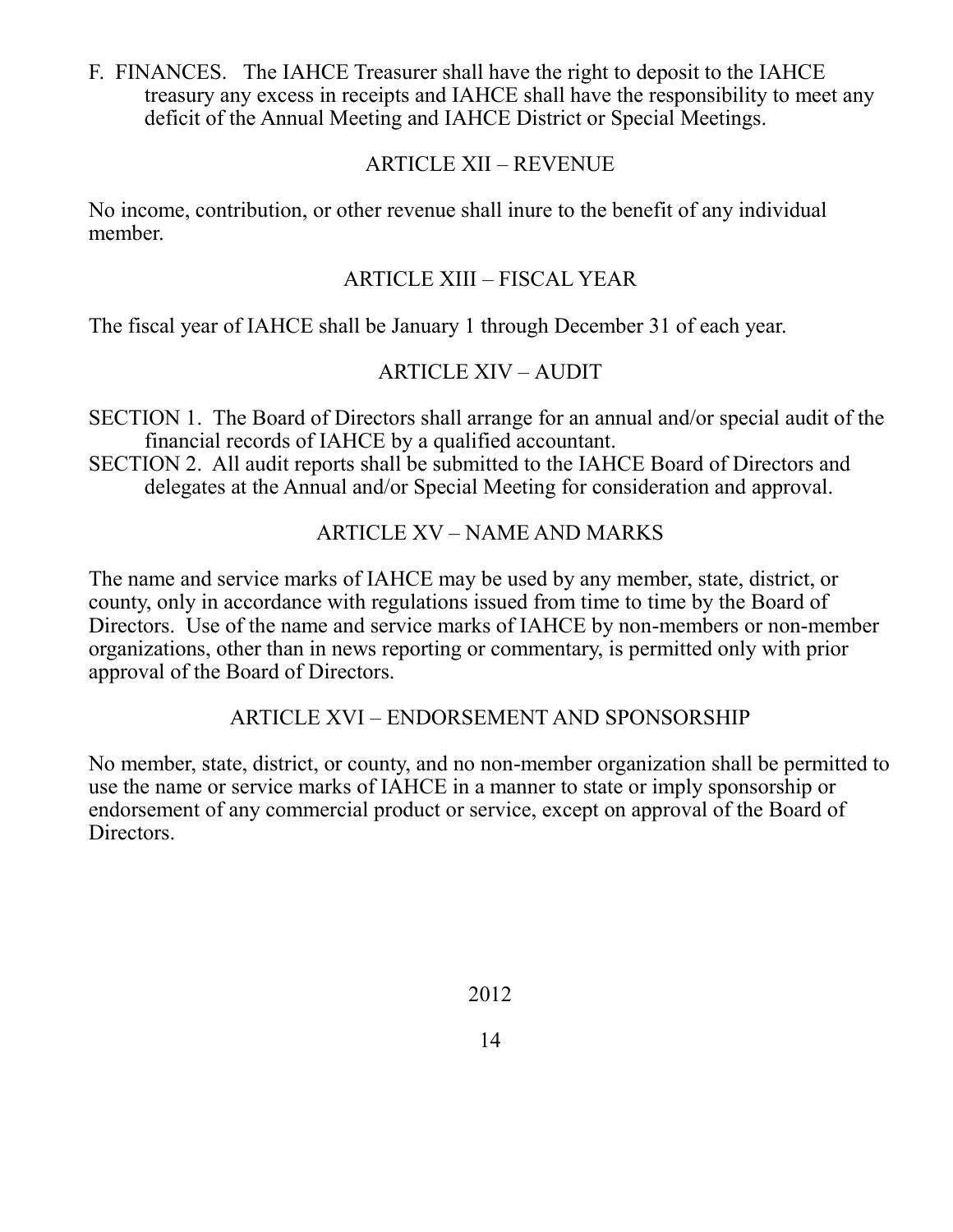#### ARTICLE XVII – INDEMNIFICATION

The officers, employees, agents, and servants of IAHCE shall be indemnified for any costs, expenses, or liabilities incurred as a result of the performance of their duties.

## ARTICLE XVIII – DISSOLUTION

In case of dissolution of this Association, a plan for distribution of the assets, not inconsistent with the provisions of the *General Not for Profit Corporation Act*, shall be adopted. No distribution of the property of IAHCE shall be made until all debts are fully paid and then only upon its final dissolution and surrender of the organization and name and as otherwise provided by law. Action by a two-thirds majority of the voting delegates at the Annual or Special Meeting, a quorum being present, shall be necessary to authorize any distribution.

## ARTICLE XIX – PARLIAMENTARY AUTHORITY

The rules contained in the current edition of *Roberts Rules of Order, Newly Revised* shall govern in all cases in which they are applicable and in which they are not inconsistent with these Bylaws and Standing Rules and any special rules of order the Association may adopt.

## ARTICLE XX – AMENDMENTS

- SECTION 1. BYLAWS. These Bylaws may be revised or amended by any of the following methods:
- A. At any Annual or Special Meeting by a two-thirds vote of the authorized registered delegates in attendance and voting, provided that copies of the proposed amendments shall have been mailed to the IAHCE Board of Directors, County Associations, and the Parliamentarian, at least 60 days prior to the meeting.
- B. By a referendum vote of the Board of Directors and County Associations. A referendum may be ordered by a two-thirds vote of the Board of Directors or by a majority vote of the County Associations. An affirmative vote shall be necessary for adoption.
- SECTION 2. STANDING RULES. Standing Rules may be adopted, amended, or rescinded at any Annual or Special Meeting by any of the following methods:
- A. By a majority vote, provided that copies of the proposed amendments shall have been mailed to the IAHCE Board of Directors, County Associations, the Parliamentarian, and the chairman and each member of the Bylaws and Standing Rules Committee at least 60 days prior to the meeting.